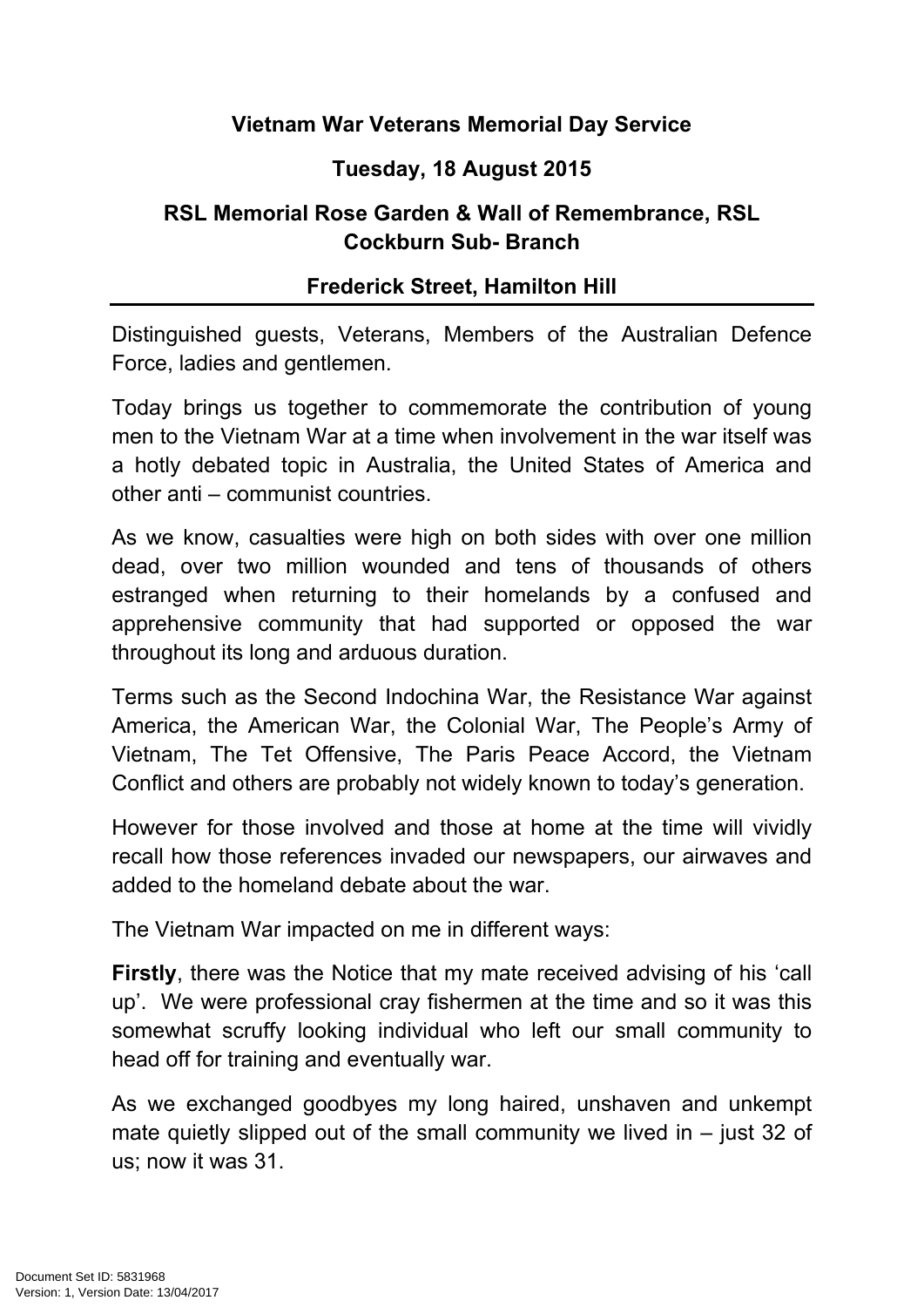He returned two years later almost unrecognisable, short hair, shaven and neatly dressed – he had survived his contribution to the war effort.

However within a few weeks he was to lose his life on the sea off our coast – his body would be found washed up on the shoreline that he had fought to protect.

**Secondly**, I had waited for the draw of the numbered marbles myself. As I opened the envelope and slid the enclosed card out and read the carefully typed words:

Commonwealth of Australia

Department of Labour and National Service

National Service Registration Office Perth 6000

Dear Sir,

This is to advise you that you have been granted indefinite deferment of your liability to render national service, and consequently, under present arrangements you will not be called up.

You also have permission under Section 56 of the National Service Act to leave Australia should you wish to do so.

Please keep this notice as evidence of your indefinite deferment and permission to leave Australia.

Yours faithfully

Signed NW Robertson, Registrar

I know my Mother constantly harassed me to carry the card on me everywhere I went in case I was approached by the 'authorities', such was her anxiety that I could be called up and 'taken away'.

I imagine many Mothers felt that same anxiety less their sons be taken off to war – well we know that many thousands were – some made the ultimate sacrifice.

**Finally**, I know many Vietnam Veterans who went away to war or completed their national service training within Australia.